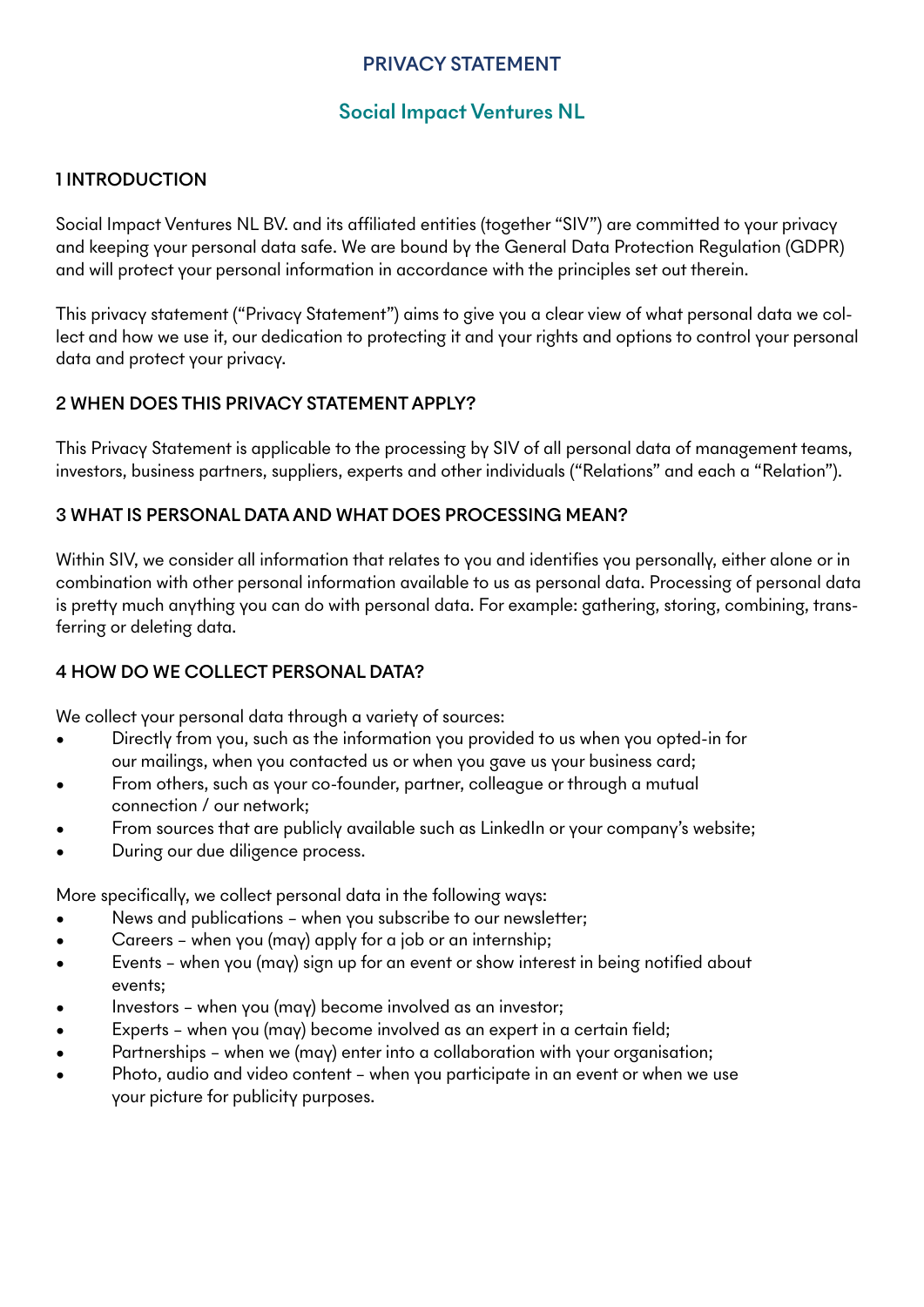## 5 WHAT CATEGORIES OF PERSONAL DATA DO WE COLLECT?

• Name, contact details, profession, all information required for payroll processing and other identifying information.

When you subscribe to our newsletter, apply for a job or internship, sign an employment agreement or contact us we may record the following: your name, title, profession and contact details. Your contact details may include your address, telephone number, Skype account, social media ac counts and/or email address.

- Your job application details When you submit an application for an employment or internship position, we may record your name, Curriculum Vitae, motivation, contact details, and other information you share with us. Your contact details may include your address, telephone number, Skype account, social media accounts and/or email address. In addition, we may gather information through testing, in which case you will be informed in advance.
- Legal identification You may be required to identify yourself if we enter into a contract with you which needs to be notarized or for compliance with anti-money laundering procedures. If we do ask you to identify yourself, we will always first request your consent to share this information with us or other parties (such as a notary).
- Your communication with us When you send us an email, we register your communication with us. When you call us, we may register your questions or queries in our database.

Photo and/or video content If you take part in one of our events, you will enter an area where photography, audio and video recording may occur and inevitability your image and/or voice may be recorded. Also, if you are in the management team of one of our portfolio companies, or are an employee or in tern, your photo/video may be used for publicity purposes.

## FOR WHAT PURPOSES DO WE COLLECT AND USE YOUR PERSONAL DATA?

We may use your personal data for various purposes, all of which have been set-out below. This may be data that you provided to us explicitly, but also data that we collected ourselves. Some information that we collect is mandated by law or otherwise necessary for the delivery of our services or products. Some information we collect is based on your consent. If you do not allow us to collect all the information we request, we may not be able to deliver all our services effectively.

#### 6.1 To perform our due diligence

When considering an investment in your company, we might ask for information like your personal data, passport copy, perform our CDD assessment and do a management scan. We will save this data until a period of 2 years after the end of the calendar year in which our relationship has been terminated.

## 6.2 To send you our newsletter

When you sign up for our newsletter or if you have registered for one of our events, shared your contact details with us to stay in touch, or received other in the past, we will send you regular updates on the activities of SIV. We can update you via e-mail, regular mail or our social media channels. You have the right to unsubscribe at any time from our newsletter by using the "unsubscribe" button at the bottom of the newsletter.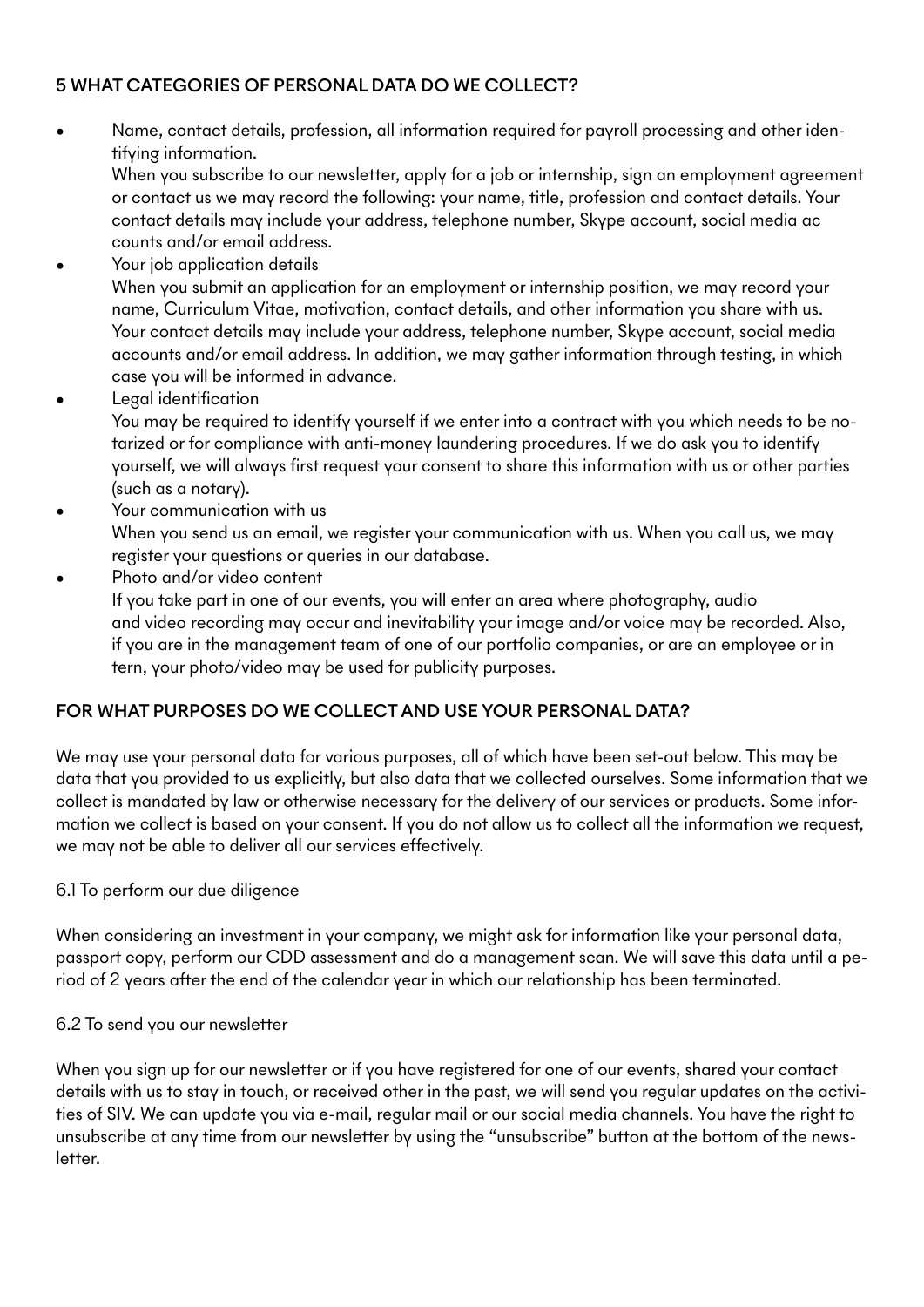We process this personal information based on your consent if you have subscribed to our newsletter, or for our legitimate business purposes to communicate about our activities and to enhance, modify, personalise or otherwise improve our services and communications towards our Relations and to better understand how people interact directly with us (through our communications or our websites).

#### 6.3 To comply with the law

In some cases,SIV processes your personal data to comply with laws and regulations. This could, for example, be the case where tax or business conduct related obligations apply. To comply with relevant laws and regulations, we may need to disclose your personal data to government institutions or supervisory authorities.

#### 6.4 To perform a contract

If we are (about to enter) in a contractual relationship (including an employment agreement), we will process your personal information if it is necessary for the performance of the contract or in order to create the respective contract. See chapter 7 for further information.

#### 6.5 To interact with you

If you contact our team (or vice versa), we will use personal information such as your name and contact history to process your request and provide you with the best service possible.

#### 6.6 For publicity purposes

If you participate in one of our events, are in the management team of one of our portfolio companies, or have signed an employment or internship contract with SIV, your image and/or voice may be recorded and used for promotional purposes. If you don't want to be recorded, please contact the photographer or cameraman and/or let us know.

## 7 WHEN YOU ENTER INTO A BUSINESS RELATIONSHIP WITH US

You may provide personal information to SIV based on a contract or a broader business relationship and the preparatory stages to enter into a contract. In this part of the policy, we set out how we may process such personal data.

7.1 To process your application for funding

This includes personal data that directly relates to your company and is required to administer your request and verify your identity, credentials and any other information you may have provided us with as part of your application;

7.2 For the assessment and acceptance of a business partner

When you get in contact with SIV, we process your personal data for assessment and acceptance purposes, for example to confirm and verify your identity. SIV further processes personal data of business partners for other administrative purposes such as due diligence and screening against publicly available government and/or law enforcement agency sanctions lists.

#### 7.3 For the conclusion and execution of agreements with business partners

We process your personal data for administrative purposes such as sending invoices and making payments. We also use your personal data to deliver or receive and administer our or your services or products. SIV will process your personal data to further execute our agreement, including for the delivery of services and communications.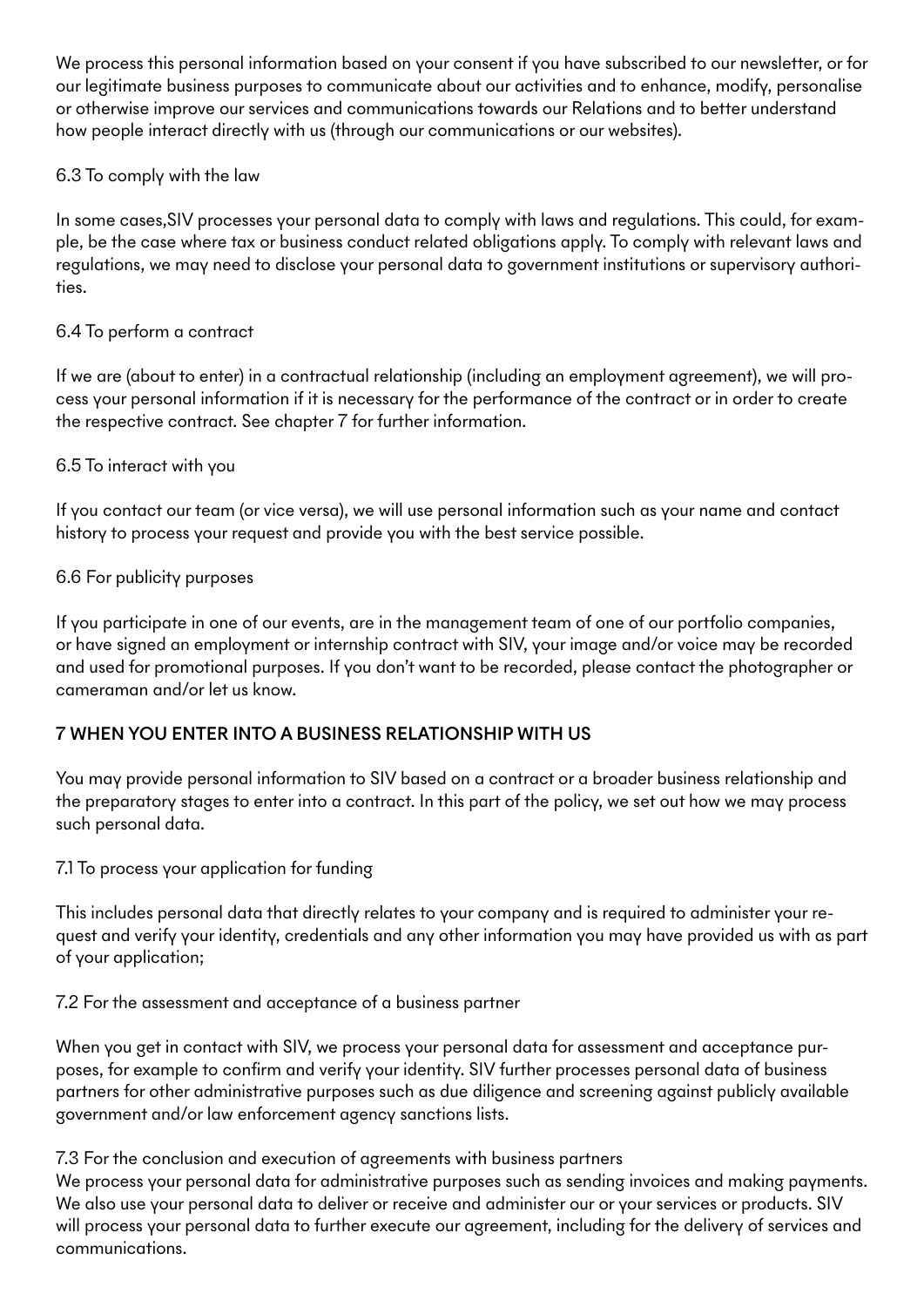#### 7.4 For business process execution

We process your personal data in the performance and organisation of our business. This includes internal management, general management and portfolio management. We provide central processing facilities to work more efficiently. We conduct audits and investigations, implement business controls, and manage and use various directories. Also, we process your personal data for finance and accounting, archiving and insurance purposes, legal and business consulting and in the context of dispute resolution.

## 8 WHO IS RESPONSIBLE FOR YOUR PERSONAL DATA?

SIV is responsible for the processing of all personal data that falls within the scope of this Privacy Statement. SIV may share your personal data with third parties, but if it does so, it will remain responsible for your personal data, unless your personal data has been summoned as part of a court order or another legal obligation to share this data rests on SIV.

## 9 WHO HAS ACCESS TO YOUR PERSONAL DATA?

9.1 Access to your personal data within SIV.

Personal data we collect may be transferred within SIV's organisation, but only if SIV has a legitimate interest to do so. Based on such legitimate business interest, your personal data may be exchanged within SIV. We exchange your data within SIV for administrative purposes to create a complete overview of your contacts and contracts.

SIV employees are authorised to access personal data only to the extent necessary to serve the applicable purpose and to perform their jobs.

9.2 Access to your personal data by third parties

The following third parties may have access to your personal data, where relevant, for the provisioning of their products or services to SIV or to you:

- Third parties relevant to the services that we provide, such as due diligence providers, business partners, investors, experts and alike parties;
- Bank payment system operators and credit card companies, for the fulfilment of payments, as identified while you undertake your payment;
- Insurance companies;
- IT suppliers hosting our websites and technology service providers;
- Parties who support SIV in their marketing activities, such as digital agencies and mailing houses;
- Debt collectors;
- Fraud bureaus or other organisations to identify, investigate or prevent fraud or other misconduct;
- Regulatory bodies, government agencies and law enforcement bodies;
- Our financial advisors, legal advisors and auditors; and
- Other third parties with whom we are required by law to share the personal data.

We may also disclose your personal information to others outside SIV where:

- we are required or authorised by law or where we have a public duty to do so;
- you may have expressly consented to the disclosure or the consent may be reasonably inferred from the circumstances; or
- we are otherwise permitted to disclose the information under applicable privacy laws.